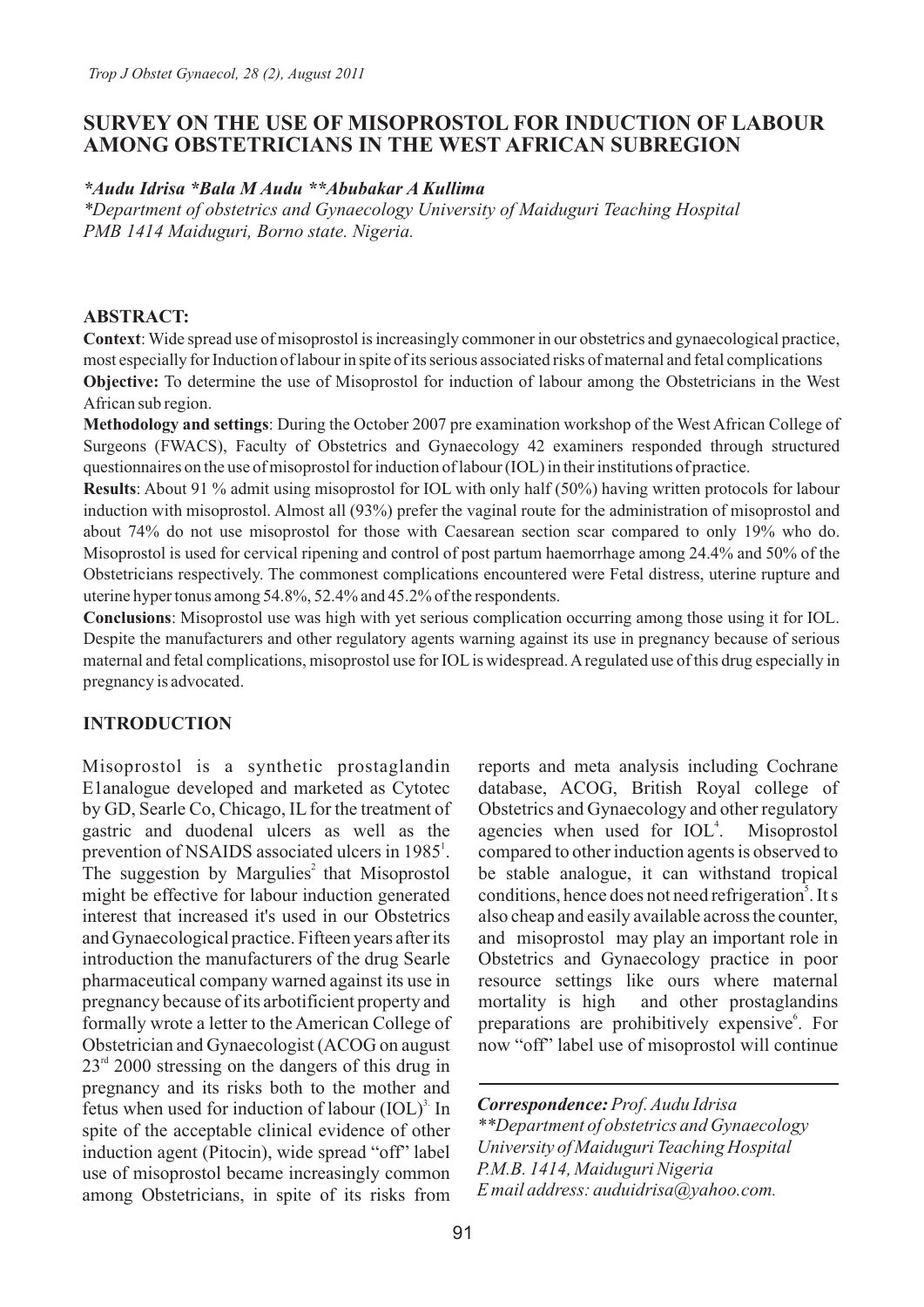in our hospitals until such a time when our regulatory agencies will approve/license its use for IOL.

This study was undertaken to determine the protocol and use of misoprostol for IOL and associated feto-maternal complications among the Obstetricians in the West African sub region.

## **METHODS**

During the October 2007 Faculty of Obstetrics and Gynaecology of the West African College of Surgeons (WACS) fellowship examination fourty two examiners spread across 22 training institutions were issued with structured questionnaires to determine the use of misoprostol for IOL in their respective institutions. Information pertaining to unit (written) protocol, type and source of misoprostol, the minimum and maximum dose relating to parity and routes of administration of the drug. Also information pertaining to the used of misoprostol in patient with previous caesarean section, and other indication of misoprostol use in our units were obtained.

The data was analysed using SPSS statistical package version 11.0 and test of significance was determined using Chi square test.

## **RESULTS**

Fourty two Obstetricians and Gynaecologists spread across the 22 WACS accredited training institutions in the West African sub region responded to the structured questionnaires, 30 (71.4%) have written protocol for IOL in their institutions as shown on table I. Majority of the respondents (90.5%) were using Misoprostol for labour induction in their units, but only half (50%) of this have written protocol for IOL with misoprostol. Both Oxytocin and misoprostol were used by 30 (71.5%) of the Obstetricians. but

expectedly about 31(73.8) still have reservation to use misoprostol to induce labour in those with Caesarean section scar compared to only 8 (19.0) who have no such reservation.

The route of administration and dosing regiment relating to parity is illustrated in table II

Almost all the Obstetricians 39(92.9) use the vaginal route for the administration of misoprostol IOL only 2.4% uses the rectal or oral route. About 66.7% of the Obstetricians prefer to use 50ug as a minimum dose to commence IOL for Primigravidae compared to only 19% who use a lower dose of 25ug, while for Multipara 50% prefer to use 50ug as against 42.9% who commenced them with lower dose of 25ug. Cumulative dose of up to 400ug were used for primigravidae as against 200ug as maximum cumulative dose for Multipara with as many as half (49.9%) of the Multipara receiving dose not exceeding 100ug compared to 31.9% of primigravidae.

Twenty two (54.4%) had written protocol for cervical ripening, while 19 (45.2) do not have. 59.5 take the decision for both cervical ripening and IOL at the consultant level as against only 2.4% who said its taken at the level of the resident, 38.1 of the respondents said the decision to use misoprostol could be decided at the level of both the residents and the consultant. This was shown on table III. The use of misoprostol or Foley's catheter and misoprostol and sweeping of the membrane are the popular methods for cervical ripening as practice by 33.3% and 33.1% of the Obstetricians

The commonest complications were Fetal distress and uterine rupture experienced by 54.8% and 52.4% of the Obstetricians in their practice respectively, while uterine hyper tonus, maternal pyrexia and still birth was reported to have occurred among 45.2%, 31% and 28.6% respectively.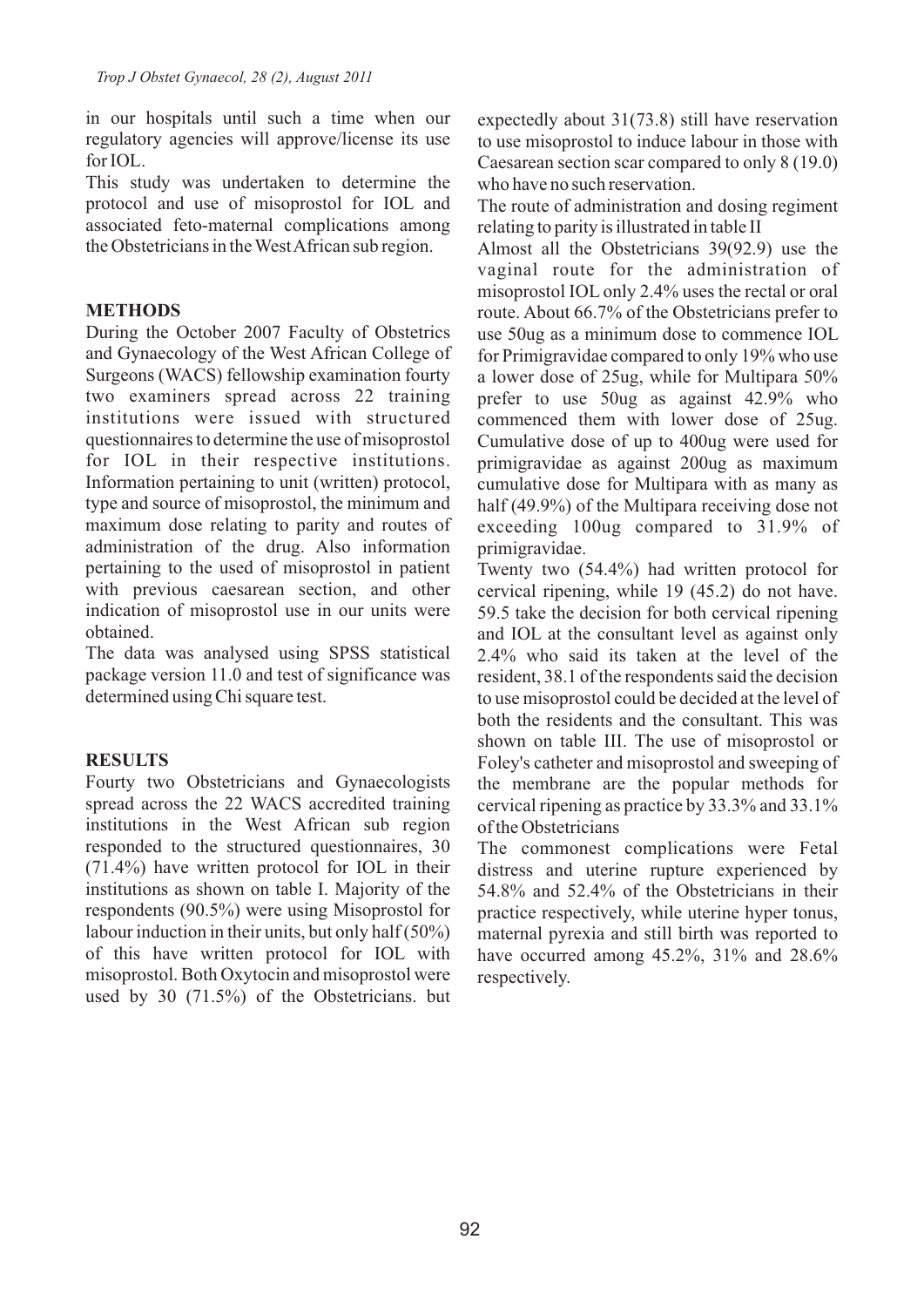## **TABLE I: Protocol for IOLand misoprostol used Written protocol for IOL**

| Response                                         | number         | $\frac{0}{0}$ |  |
|--------------------------------------------------|----------------|---------------|--|
| Yes                                              | 30             | 71.4          |  |
| No                                               | 12             | 28.6          |  |
| Written protocol for IOL with misoprostol        |                |               |  |
| Yes                                              | 21             | 50            |  |
| No                                               | 21             | 50            |  |
| Misoprostol used for IOL                         |                |               |  |
| Yes                                              | 38             | 90.5          |  |
| N <sub>0</sub>                                   | 3              | 7.1           |  |
| N/R                                              | 1              | 2.4           |  |
| What do you use for IOL in your institution?     |                |               |  |
| Misoprostol                                      | 8              | 19.0          |  |
| Oxytocin                                         | $\overline{4}$ | 9.5           |  |
| <b>Both</b>                                      | 30             | 71.5          |  |
| Misoprostol used with previous caesarean section |                |               |  |
| Yes                                              | 8              | 19.0          |  |
| No                                               | 31             | 73.8          |  |
| N/R                                              | 3              | 7.2           |  |

### **TABLE II:**

## **Route of administration and Dosage for misoprostol**

| Route   | number | $\frac{0}{0}$ |
|---------|--------|---------------|
| Oral    | 1      | 2.4           |
| Vaginal | 39     | 92.9          |
| Rectal  | 1      | 2.4           |
| N/R     | 1      | 2.4           |
| 42      | 100    |               |

#### **Dosage regime in relation to parity**

| Dosage (ug)    |    | Parity            |          |                                                |
|----------------|----|-------------------|----------|------------------------------------------------|
| <b>Minimum</b> |    | Primigravidae (%) |          | Multipara %)                                   |
| 5              | 8  | 19.0              | 18       | 42.9                                           |
| 50             | 28 | 66.7              | 21       | 50                                             |
| 100            | 3  | 7.1               | $\theta$ | $\mathbf{0}$                                   |
| N/R            | 3  | 7.1               | 3        | 7.1                                            |
| 100            |    | 42<br>100         |          | 42                                             |
| $=.023$        |    |                   |          | $X^2 = 48.142$ P = .007 $\frac{2}{X}$ 35.783 P |
|                |    |                   |          |                                                |

| <b>Maximum</b> |              | Primigravidae (%) |                  | Multipara $(\%)$ |
|----------------|--------------|-------------------|------------------|------------------|
| 25             | 1            | 2.4               | 3                | 7.1              |
| 50             | 4            | 9.5               | 9                | 21.4             |
| 75             | 3            | 7.1               | $\mathbf{0}$     | $\mathbf{0}$     |
| $*100$         | 5            | 11.9              | 9                | 21.4             |
| $*150$         | 3            | 7.1               | 3                | 7.1              |
| $*200$         | 12           | 28.6              | 8                | 19.0             |
| $*250$         | $\mathbf{1}$ | 2.4               | $\boldsymbol{0}$ | $\mathbf{0}$     |
| *300           | 2            | 4.8               | $\mathbf{0}$     | $\theta$         |
| *400           | 3            | 7.1               | $\mathbf{0}$     | $\theta$         |
| N/R            | 8            | 19.0              | 10               | 23.8             |
|                | 42           | 10                | 42               | 100              |

 $X^2 = 32.714$  **P** = .018  $X^2 = 24.781$  **P** = .037

**\*Cumulative dose of misoprostol given in multiple of 50ug 6hourly**

#### **TABLE III:**

**Protocol for cervical ripening and other indications of misoprostol used Written protocol for cervical ripening**

| <b>Response</b> | Number | $\frac{0}{0}$ |
|-----------------|--------|---------------|
| Yes             | 22     | 52.4          |
| No              | 19     | 45.2          |
| N/R             | 1      | 2.4           |
| 42              | 100    |               |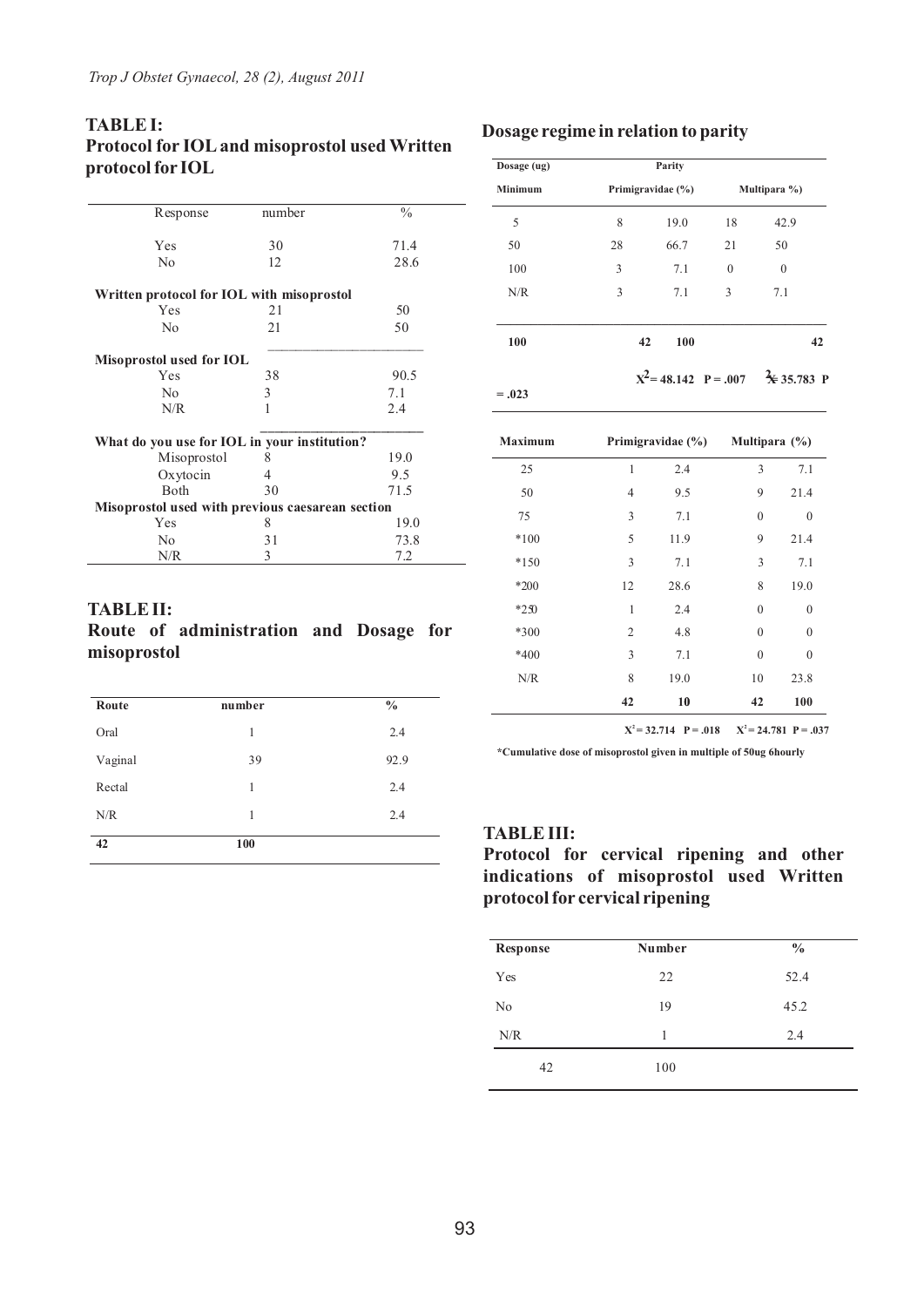| Person          | <b>Number</b>  | $\frac{6}{6}$ |
|-----------------|----------------|---------------|
| Consultant      | 25             | 59.5          |
| <b>Resident</b> | $\overline{2}$ | 4.8           |
| <b>Both</b>     | 14             | 33.3          |
| N/R             | 1              | 2.4           |
|                 | 42             | 100           |

**Decision for cervical ripening and IOL**

#### **Method of cervical ripening** Ī

| <b>Method</b>                   | <b>Number</b> | $\frac{0}{0}$ |
|---------------------------------|---------------|---------------|
| <b>Misoprostol</b>              | 9             | 24.4          |
| Foley's catheter                | 4             | 9.5           |
| Misoprostol & fol.catheter      | 14            | 33.3          |
| Misoprostol & membrane sweeping | 13            | <b>31.0</b>   |

**42 100** 

**\_\_\_\_\_\_\_\_\_\_\_\_\_\_\_\_\_\_\_\_\_\_\_\_\_\_ \_\_\_**

**Other indications for misoprostol used**

| <b>Indication</b>                | <b>Number</b>           | $\frac{0}{0}$ |
|----------------------------------|-------------------------|---------------|
| <b>PPH</b>                       | 21                      | 50            |
| <b>Medication abortion</b>       | $\overline{\mathbf{4}}$ | 9.5           |
| <b>Incomplete abortion</b>       | 1                       | 2.4           |
| <b>IUFD</b>                      | $\mathbf{2}$            | 4.8           |
| <b>PPH &amp; med. Abortion</b>   | $\mathbf{2}$            | 4.8           |
| <b>PPH &amp; incomp abortion</b> | 1                       | 2.4           |
| N/R                              | 11                      | 26.2          |
|                                  | 100                     |               |

#### **TABLE IV:**

**Complications encountered with the used of misoprostol**

| <b>Complications</b><br>$\frac{0}{0}$ | Number $(n=42)$ |      |
|---------------------------------------|-----------------|------|
| *Stilbirth                            | 12              | 28.6 |
| *Fetallistress                        | 23              | 54.8 |
| *Uterinaypertonus                     | 19              | 45.2 |
| <i>*</i> Rupturedterus                | 22.             | 52.4 |
| *Maternal pyrexi                      | 13              | 31   |
| N/R                                   | 3               | 71   |

**\* Multiple responses.**

#### **DISCUSSION**

The use of misoprostol for induction of labour among Obstetricians in West African sub- region is appreciably high reaching up to 90.5% prevalence, which is much higher than reported in a randomised study of 46% prevalence among Obstetricians and Gynaecologist in Brazil, Jamaica and United States of America<sup>7</sup>, this appreciable use might have been encourage by institutional studies in the sub-region which lay credence to its efficacy and other physical advantages over other induction agents<sup>5, 6, 8, 9-11</sup>. Despite this widespread use, institutional protocol for its use in IOL is only found in about 50%. One third of the obstetricians still use both Oxytocin and misoprostol for IOL in their respective units

The general reservations for its use in those with previous caesarean section scar of 73.8% is not unconnected with the fear of uterine rupture observed and cautioned by other regulatory bodies in other part of the world<sup>3, 12-16.</sup>

The generally preferred route of administration of misoprostol for IOL among the Obstetricians was the vaginal route with 92.9% compared to oral, rectal and sublingual routes of only 2.4% prevalence. Toppozado $17$  reports that the vaginal route has success rate in a shorter interval as compared to oral route, while Bartusevicius  $\frac{18}{15}$ , in a randomised controlled trial observed that sublingual 25ug and vaginal route 50ug has similar efficacy.

Significant number of our obstetrician 66.8% prefer to commence IOL for primigravidae with 50ug compared to 19% who commenced with 25ug, but there was no much significant difference between those that use 25ug (42.9%) and 50ug(50%) for IOL in Multipara. Though there was no clear safety advantage, Sanchez had earlier reported that 50ug is more efficacious than  $25$ ug tablet<sup>19</sup>. It is worth noting that misoprostol (synthetic prostaglandin E1 analogue) is available in 200ug tablets and smaller doses are obtained by breaking into pieces which may not be accurate. The study also reports that the decision for the use of misoprostol for IOL was taken at the consultant level (59.5%) as against 2.4% at the level of the resident, while in about 38% the decision could be taken at either level. Misoprostol is equally used for other indications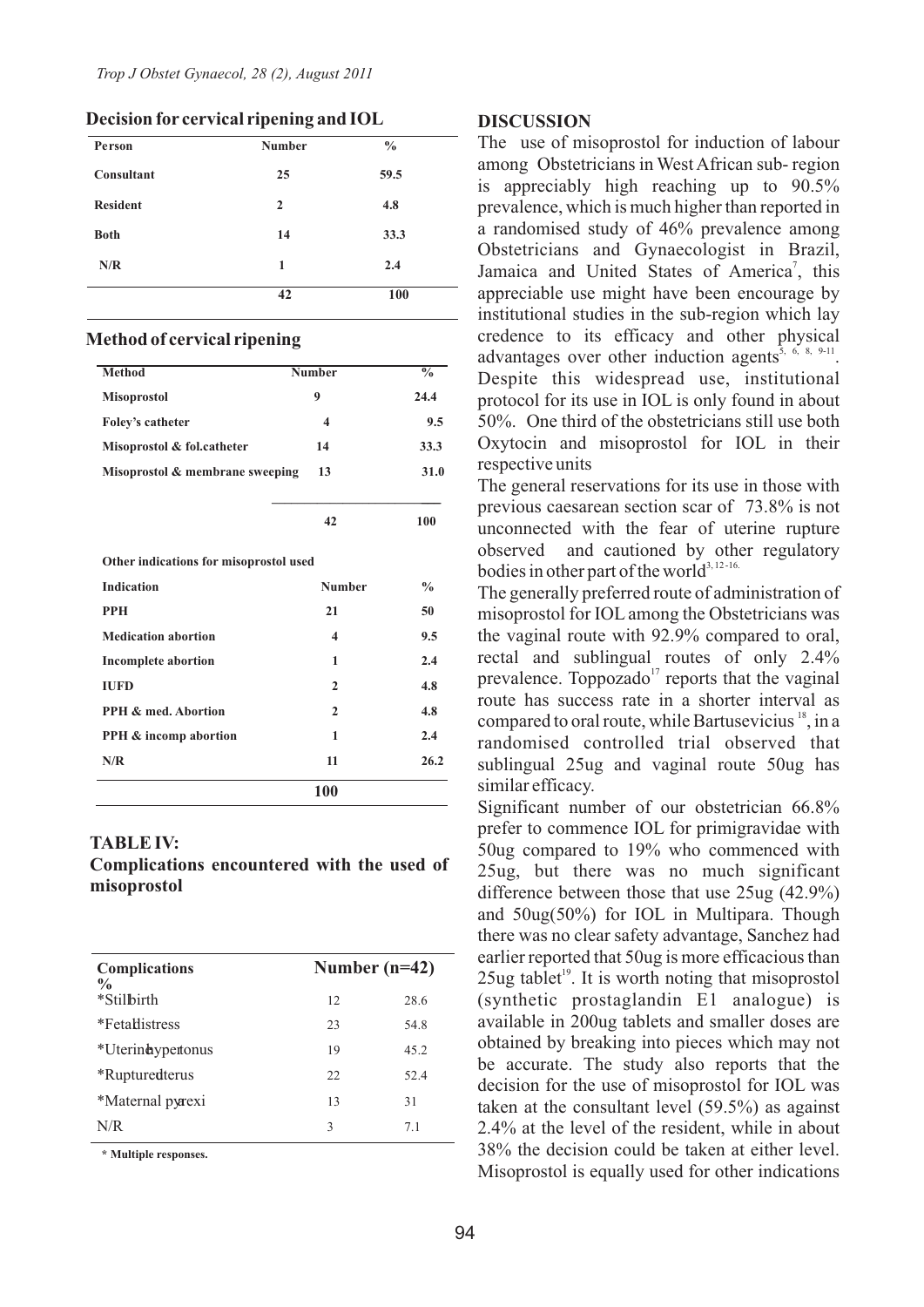like cervical ripening, medication abortion, missed abortion and control of postpartum haemorrhage as widely use elsewhere.

Complication rate of between 28.6% - 54.8% of Fetal distress, uterine hyper tonus, uterine rupture, maternal pyrexia and stillbirth either alone or in combination were encountered during the course of their practiced, this finding is the general observed adverse outcome of misoprostol use as reported from many studies<sup>4, 20, 21</sup>. Use of misoprostol for IOL may not be better substitute for Oxytocin infusion neither is it better than membrane sweeping or Foleys catheter for ripening of cervix if this complications are put into perspective  $2^{2,23}$ . Use of misoprostol as single agent for cervical ripening is also common, 24.4% compared to 33.3% for misoprostol with Foleys catheter, 31% misoprostol with membrane sweeping, while Foleys catheter alone is only used by less than 10% of the respondents. Digital stretching of fetal membrane for cervical ripening is a common practice although largely unreported $^{22}$ .

The ease of administration, availability low cost, and its efficacy despite disastrous consequences may be the main motivation for its widespread use. Fifty percent of the respondents also use this drug for the control of postpartum haemorrhage, while about 26% use it for PPH and incomplete abortion. However use of misoprostol in abortion related condition is very low, this is a surprise finding. It is a well known fact that pregnancy termination in most countries is illegal except where the mother's life is in danger or the fetus not viable or has major congenital abnormality. The observed low incidence for pregnancy termination may therefore be an under reporting. Further most recent survey by IPAS (Nigeria) of major pharmaceuticals outlets indicate that some of the drugs are probably dispensed without prescription $24$ .

All the respondents recorded some major complications associated with misoprostol use as highlighted by the manufacturers. This is a major source of concern. Maternal and fetal death and ruptured uterus are particularly worrisome. Since this drug is not available in smaller dosage preparation, it's usually broken into pieces to approximate the doses. This is also another set back for its use in ripening of the cervix and IOL especially that incidences of complications increases with dosage.

It is absolutely necessary that this drugs are available in smaller doses and its use strictly regulated including close monitoring of patient after administration when use for ripening of the cervix and induction of labour.

## **REFERENCES**

- 1. Cytotec package insert (Searle- US) Rev 4/91, Rec 1/92.
- 2. Margulies M, Perez GC, Voto LS: Misoprostol to induce labour. Lancet, 1992; 339-364.
- 3. Searle Pharmaceutical Company (2000). Letter to Practising Physicians in the US Regarding the use of Cytotec for labour induction.
- 4. Marsden W; Adverse events following Misoprostol Induction of labour. Midwifery Today; 2004:71
- 5. Abdul MA, Shittu SO, Ameh N and Khan T. Effectiveness of misoprostol in the Management of intrauterine fetal death: Annals of African Medicine 2006; 5:4; 174- 177.
- 6. Kwawukume EY, Ayertey RP. The use of misoprostol for induction of labour In a low resource setting; Tropical Journal of Obstetrics and Gynaecology 2002;19; 2: 78- 81.7.
- 7. Clark, S et al. Misoprostol use in Obstetrics and Gynaecology in Brazil, Jamaica and the United States. International Journal of Gynaecology & Obstetrics (1998; 38(1): 96-7
- 8 Nakintu N. A Comparative study of vaginal misoprostol and intravenous Oxytocin for induction of labour in women with intrauterine fetal death in Mulago Hospital. African Health Sciences, 2001; 1(2): 55-59.
- 9 Ezechi OC, Njokanma FO, Nwokoro. Safety and efficacy of misoprostol in Induction of labour. Tropical journal of Obstetrics and Gynaecology 2001; 18(suppl. 1):61
- 10 Fawole AO, Adekunle AO, Sotiloye OS, Arowojolu OA, Otolorin EO. Experience With intravaginal misoprostol in the management of intrauterine fetal death Tropical journal of Obstetrics and